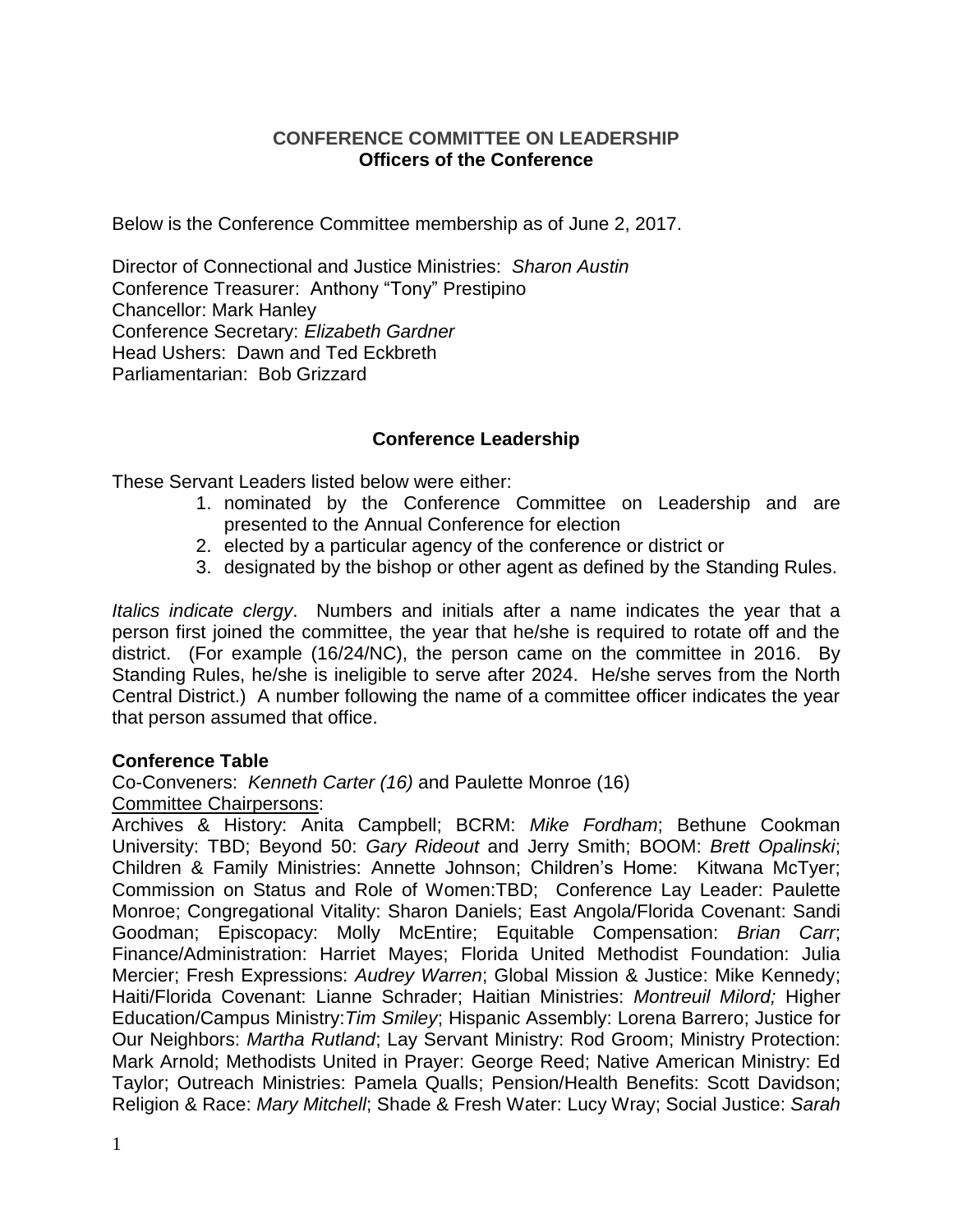*Miller*; Spiritual Formation: Marilyn Swanson; Standing Rules: *Steve Hart*; Strategic Leadership Team: TBD; Trustees (Conference): Yoniece Dixon; Trustees (FSC): Robert Fryer; Jr.; United Methodist Men: John Delaney; United Methodist Women: Kay Roach; Women's Retreat Design Team: Valerie Neblett; Young Adult Missional Movement: Rachael Sumner; Young Clergy of Color: TBD; Youth/Young Adults: Kelly Minter Conference Staff:

Director of Clergy Excellence: *Sara McKinley*; Director of Connectional and Justice Ministries: *Sharon Austin;* Connectional Ministries: Betsy Grizzard; Director of Camps/Retreats Ministry: Mike Standifer; Director of Congregational Vitality: Janet Earls; Director of Human Resources: Marilynn Mollica; Conference Youth Ministry Coordinator: Joel Pancoast; Director of Connectional Relations: Gretchen Hastings; Director of Global Missions: Icel Rodriguez; Director of Missional Engagement: *Clarke Campbell-Evans*; Director of New Church Development: *Dan Jackson*; Treasurer: Tony Prestipino; Controller: Craig Smelser; Claims/Risk Manager: LaNita Battles; Assistant to Bishop*: Alex Shanks*; Bishop: *Kenneth Carter*; Disaster Ministry: Pam Garrison; UMVIM: TBD

Members at Large: Chuck Mallue, *Debbie McLeod,* Alice Williams

District Superintendents: AC – *Gary Spencer*, EC – *Bob Bushong*, GC – *Candace Lewis;* NC – *June Edwards*, NE – *Jay Therrell* , NW – *Durwood Foshee*, SE – *Cynthia Weems*, SW – *Rini Hernandez*

## **Strategic Leadership Team**

Chairperson: *Kenneth Carter*

District Superintendents: AC – *Gary Spencer*, EC – *Bob Bushong*, GC – *Candace Lewis;* NC – *June Edwards*, NE – *Jay Therrell*, NW – *Durwood Foshee*, SE – *Cynthia Weems* , SW – *Rini Hernandez*; Assistant to the Bishop: *Alex Shanks*; Treasurer: Tony Prestipino; Director of Clergy Excellence: *Sara McKinley*; Director of Connectional and Justice Ministries: *Sharon Austin*; Director of Missional Engagement: *Clarke Campbell-Evans*; President of the FLUM Foundation: *Mark Becker*; Director of New Church Development: *Dan Jackson*; Director of Congregational Vitality: Janet Earls; Director of Connectional Relations: Gretchen Hastings; Layperson: Alice Williams; Clergyperson: *Dale Locke*

## **Conference Ministry Groups**

#### **Committee on Haitian Ministry**

Chair: *Montreuil Milord* (16)

Vice Chair: *Pierre Exantus* (16)

Secretary: Myrlene Mist-Desmornes (16)

Vice Secretary: Judith Pierre-Okerson (16)

Haitian District Representatives: *Pierre Exantus* (16/24/AC); *Tamara Isidore*  (13/21/SC); *Montreuil Milord* (16/24/SE); Myrlene Mist-Desmornes (16/24/SE); Judith Pierre-Okerson (16/24/SE); *Eliantus Valmyr* (15/13/EC)

Non-Haitian District Representatives from districts with Haitian Ministries: Nancy Gray (15/13/SC); Ed Ritter (13/21/SW)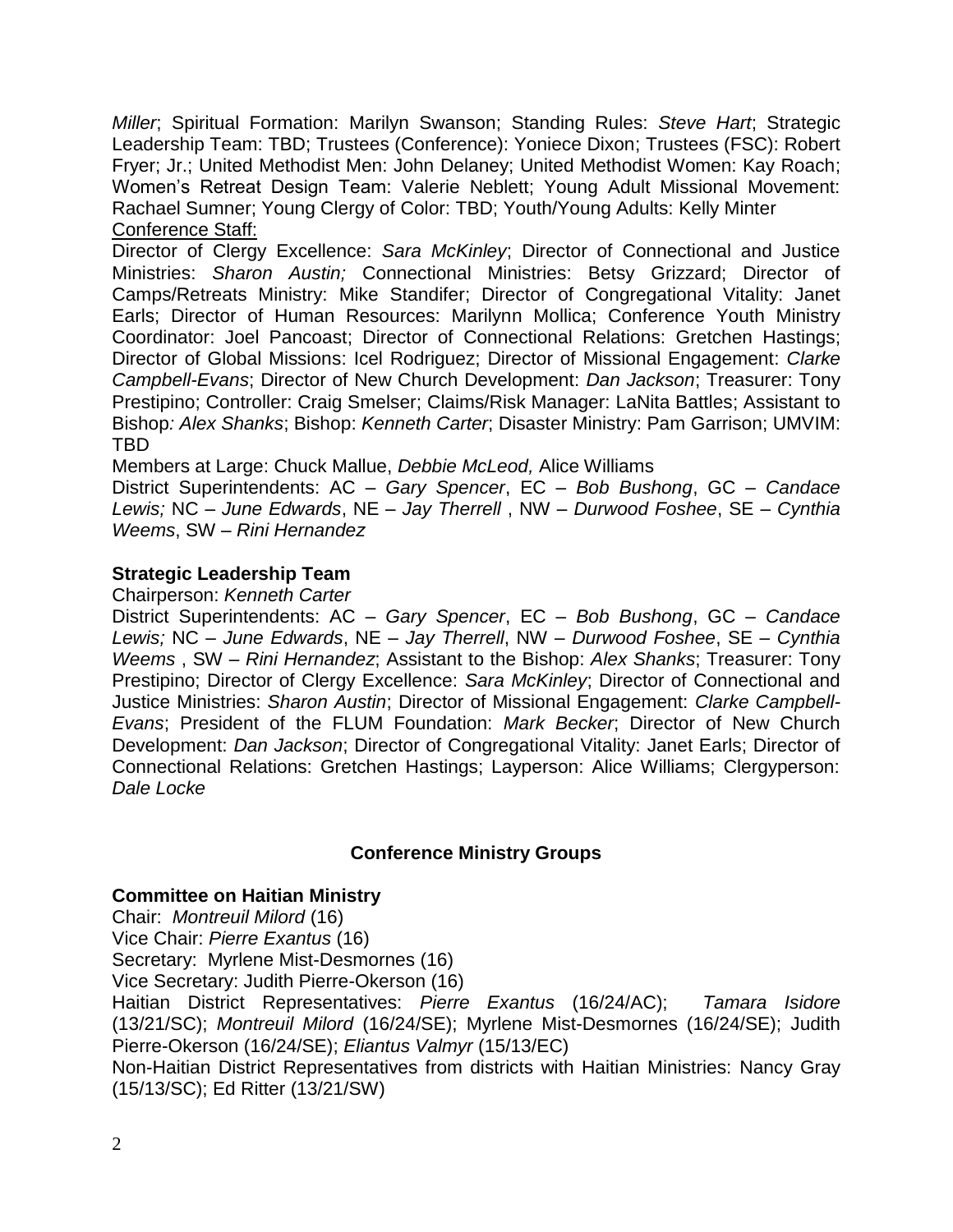Ex officio Members: District Superintendents in Districts with Haitian Congregations By Virtue of Position: Immigration Law Consultant: *Janet Horman* (SE)

#### **Hispanic Assembly**

Chair: Lorena Barrero (17) Vice Chair: TBD Treasurer: Xiomara Domenech (16/20/SE) Secretary: Isabel Corona (16/20/SE) Christian Education, *Jose Javier Hernandez* (16/20/EC); Evangelism*, Rodolfo Casasayas (16/20/SE);* Youth, Gabriel Hernandez (16/20/SE); Family Camp, TBD; Communications, TBD; Worship, Eliezer Cortes (16/20/SE); Hispanic Academy, *Pedro Jimenez* (12/20/SE) Conference Staff: Icel Rodriguez, Director of Global Missions

## **Outreach Ministries Committee**

Chair: Pamela Qualls Vice Chair: Brent McLaughlin Secretary: Deborah Brown Branches (SE): Brent McLaughlin Christians Reaching Out to Society (AC): Ruth Mageria Cornerstone Family Ministries, Inc. (SC): Cathy Capo Stone Grace Place for Children and Families (SW): Dave Tobiasz Halifax Urban Ministries, Inc. (EC): Mark Geallis JFON South Florida: *Janet Horman* (SE) UM Cooperative Ministries of Madison County (NW): Deborah Brown UM Cooperative Ministries/Suncoast, Inc. (GC): Pamela Qualls Director of Missional Engagement, *Clarke Campbell-Evans* Social Justice Committee: *Chair – Sarah Miller* (EC)

## **Shade and Fresh Water**

Members: *Lew Arnold (12/20/GC); Dawn Carter* (15/23/EC); Martha Gay Duncan (15/23/SC); *Marguerite Matthews* (16/24/NC); Cynthia Morselli (17/25/SC); Trudy Corry Rankin (13/21/SC); *Esther Rodriguez* (16/24/SW); Marilyn Swanson (17/25/SC); Lucy Wray (13/21/GC)

Clergy Excellence Advisor to Board: *Sara McKinley*

## **Disaster Ministry Advisory Team**

Conference Coordinator: Pam Garrison

Mary Lou Rothfuss (15/23/AC); Jeff Campbell (11/29/EC); Sherie Sayre (16/24/EC); *Laura Ice* (16/24/GC); Jim Watson (16/24/NC); *Bill Knight* (16/24/SC); Bruce Lee (15/23/SC); Jim Mitts (9/17/NE); Fred DeWitt (16/24/NE); *Cesar Villafana* (11/19/SE); Ernie Ritta (16/24/SW); *Thom Street* (16/24/SW)

Conference Staff: Pam Garrison, Disaster Recovery Ministry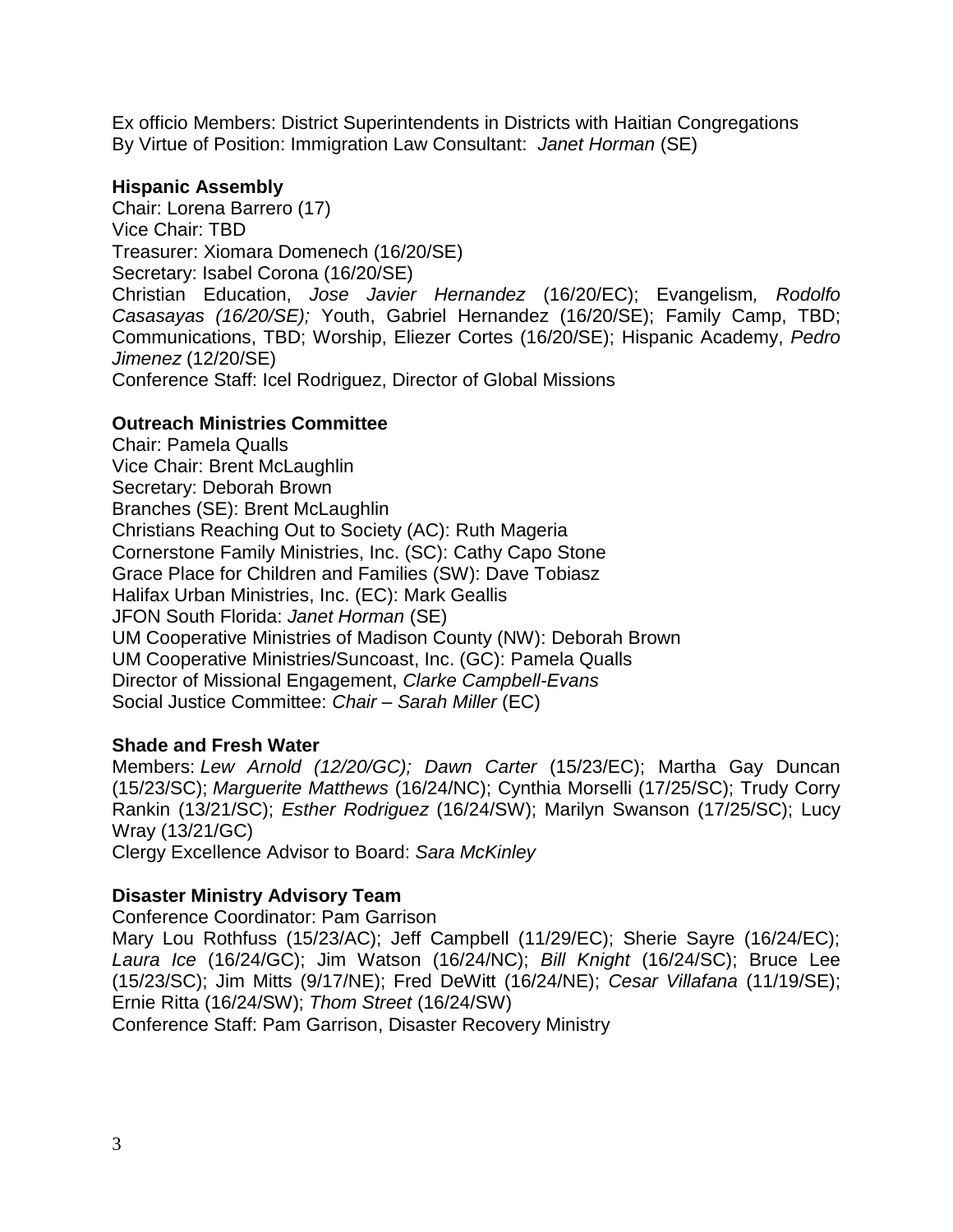#### **Conference Mission/Ministry Priorities**

## **Congregational Vitality**

*Mark Caldwell* (15/19/AC); Jennifer Chester (15/19/NE); Sharon Daniels (15/19/SC); *Tony Fotsch* (16/24/NE); Damon Hart (17/25/AC); *Harry Holloman* (16/24/NC); *Juana Jordan* (15/19/NE); *Wes Olds* (15/19/SW); *Roberto Chaple-Sanchez* (17/25/SC); Sherlain Stevens (15/19/SE); Chris Wolf (16/24/GC); *Marcus Zillman* (13/21/SE) Conference Staff: Janet Earls, Congregational Vitality; *Dan Jackson,* New Church Starts Ex officio: Florida United Methodist Foundation: *Mark Becker* Cabinet Representative: *Candace Lewis*

#### **Missions**

Chair: Mike Kennedy (12)

George Reed, Chair of MUIP; Sandi Goodman, Chair of East Angola/Florida Partnership; TBD, Chair of Haiti/Florida Covenant; *Peter Cottrell,* New Mission Initiatives; *Larry Rankin*, Missionary support; Judith Pierre-Okerson (14/22/SE), UMW Representative

At Large: Carl Bergeson (13/21/NC); *Marta Burke* (17/25/AC); *Pam Carter* (16/24/SC); Camille Feaster (17/25/NE); *Jeff McClendon* (14/22/NE); Mariam Mengistie (15/19/EC); Marsha Mullet (14/22/GC); *Armando Rodriguez* (14/22/SC); *Louis Telcy* (16/24/GC); *Matthew Williams* (17/25/SW), Ross Witschonke (17/25/SW)

Conference Staff: Icel Rodriguez, Director of Global Missions; *Clarke Campbell-Evans,* Director of Missional Engagement

Cabinet Representative: *Rini Hernandez*

#### **Social Justice**

Chair: *Sarah Miller* (14)

Outreach Ministry Chair: Pam Qualls; Immigration Chair: TBD; Human Trafficking: Beth Potter; Peace with Justice: Alma Manney; UMW representative: Edith Zewadski-Bricker At Large: *Beth Bostrom* (14/22/GC); *Arlindall Burks* (16/24/NE); *John (Jad) Denmark* (17/25/EC); Emily Kvalheim (16/24/SE); Kenya Monroe (14/22/GC); *Esther Rodriguez* (16/24/SW)

Conference Staff: *Sharon Austin*, Director of Connectional and Justice Ministries; *Clarke Campbell-Evans,* Director of Missional Engagement

#### **Board of Higher Education and Campus Ministry**

Chairperson: *Tim Smiley* (16)

Vice Chairperson: Michael Crawford (06)

Scholarship: TBD

Campus Ministry Representative: *Erwin Lopez* (EC)

Class of 2018: *Will Finnin* (10/18/AC); Sharyn Ladner (14/22/SE); Allison Manning (14/22/SC); *Glenn Bosley-Mitchell* (10/18/SE);

Class of 2019: Starr Clay (15/23/NW); Peter Elliott (16/24/SC); Jim Manuel (13/21/EC); Yvonne McShay (13/21/SC); *Steve Painter* (15/23/NE)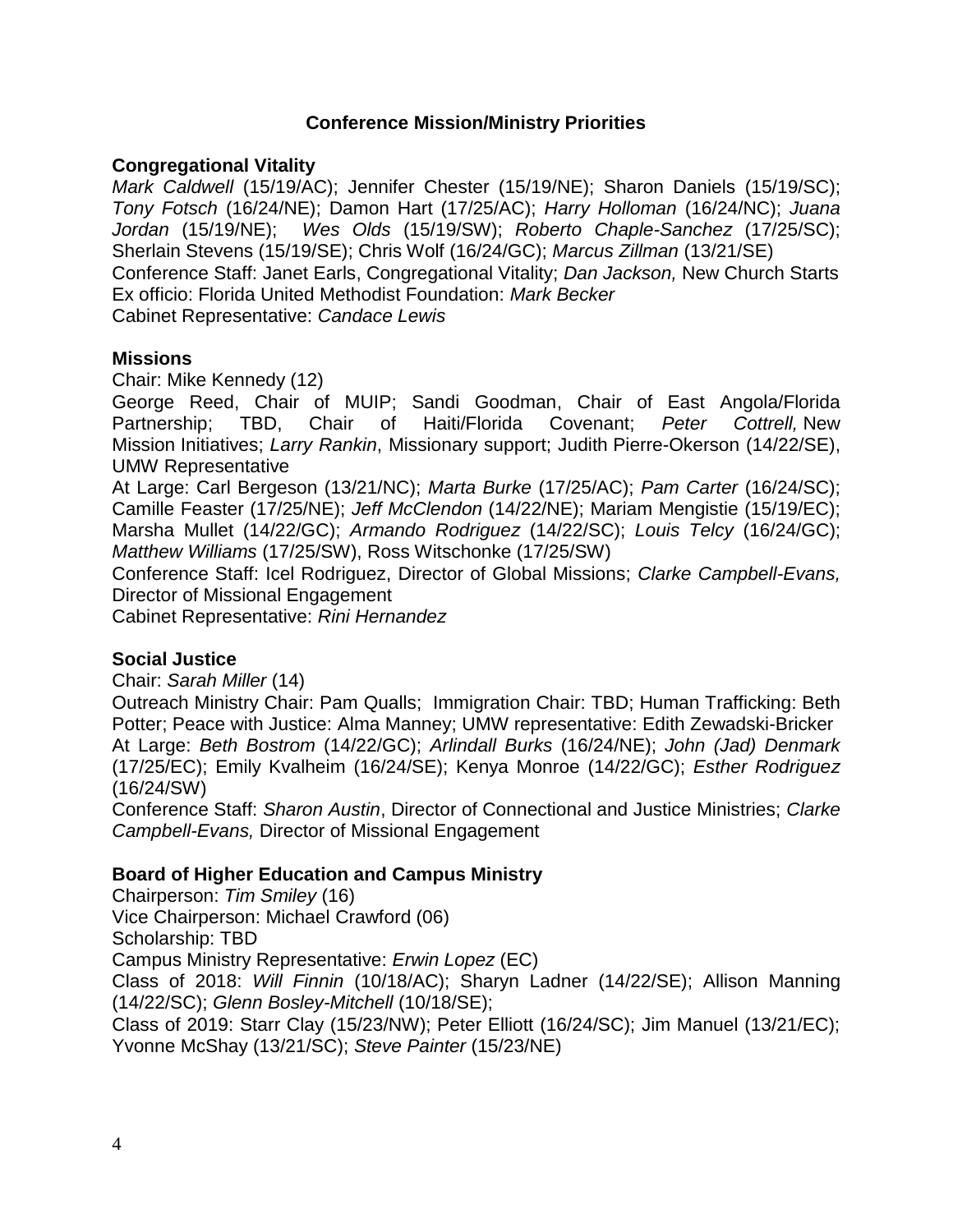Class of 2020: Joy Bridwell (16/24/SW); *Drew Dancey* (12/20/GC); Phyllis Klock (16/24/EC); Willie A. Miller, Jr. (12/20/AC); *Tim Smiley* (16/24/AC); *Tom Tift* (16/24/AC); Deborah Zutter (16/24/EC)

Class of 2021: Amanda Blount (13/21/SC); *Kevin Johnson* (17/25/NC); *Jason Knott* (15/23/NE); Jim Olliver (17/25/GC); Cynthia Sucher (13/21/NW); Jon Tschanz (13/21/EC)

Ex officio: Bethune Cookman Representative: *David Allen;* FSC Church Relations Director: Michael Crawford; Cabinet Representative: *Cynthia Weems;* Director of Connectional and Justice Ministries: *Sharon Austin*

## **Board of Camps and Retreat Ministries**

Chairperson: *Mike Fordham* (16)

Vice Chairperson: *Audrey Warren* (16)

Secretary: TBD

Class of 2018: Mary McLendon (16/24/EC); John Welsh (16/24/AC)

Class of 2019: *Mike Fordham* (16/24/NW); Hunter Short (11/19SC); *Jack Tilk* (12/20/NW)

Class of 2020: *Danny Bennett* (15/23/NC); Linda Bowling (15/23/SW); David Cruz (12/20/SE); Steve Schneeberger (12/20/EC); David Stump (16/24/EC)

Class of 2021: *Chris Haden* (13/21/SC); *Corey Jones* (13/21/EC); *Becky Rokitowski* (17/25/GC); *Audrey Warren* (13/21/SE)

Ex officio: Director of Connectional and Justice Ministries: *Sharon Austin*; Conference Treasurer: Tony Prestipino; Conference Trustees Representative: TBD; Camps and Retreats Ministries Director: Mike Standifer

Cabinet Representative: *Alex Shanks*; Foundation: Andy Craske

# **Disciplinary Ministry Priorities**

# **Commission on Archives and History**

Chairperson: Anita Campbell (16)

Vice Chairperson: Carmen Nelson (16)

Secretary: *Larry Loveday*

Archivist: Nell Thrift

District Representatives: TBD (AC); Anita Campbell (11/19/EC); Morita Hadlock (11/19/SC); Kay Holley (16/24/GC); Carmen Nelson (16/24/NC); Maggie McDuffie (17/25/NE); TBD (NW); Larry Winebrenner (10/18/SE);TBD (SW)

At-Large: Opal Winebrenner (10/18/SE)

Ex officio: Nell Thrift; Conference Secretary: *Elizabeth Gardner*; *Larry Loveday;* Tom McClary; Consultant: *Ivan Corbin*

# **Commission on Religion and Race**

Chairperson: *Mary Mitchell* (16)

Sandra Brooks (13/21/GC); Bob Douglass (17/25/SC); *Jaime Faberlle* (13/21/SW); *Pamela Green* (17/25/NW); *Juana Jordan* (16/24/NE); *Mary Mitchell* (16/24/NC); *Aaron Rousseau* (17/25/NC); *Edwin Santos* (13/21/EC); *Thomas Shafer* (17/25/SW); *Latricia*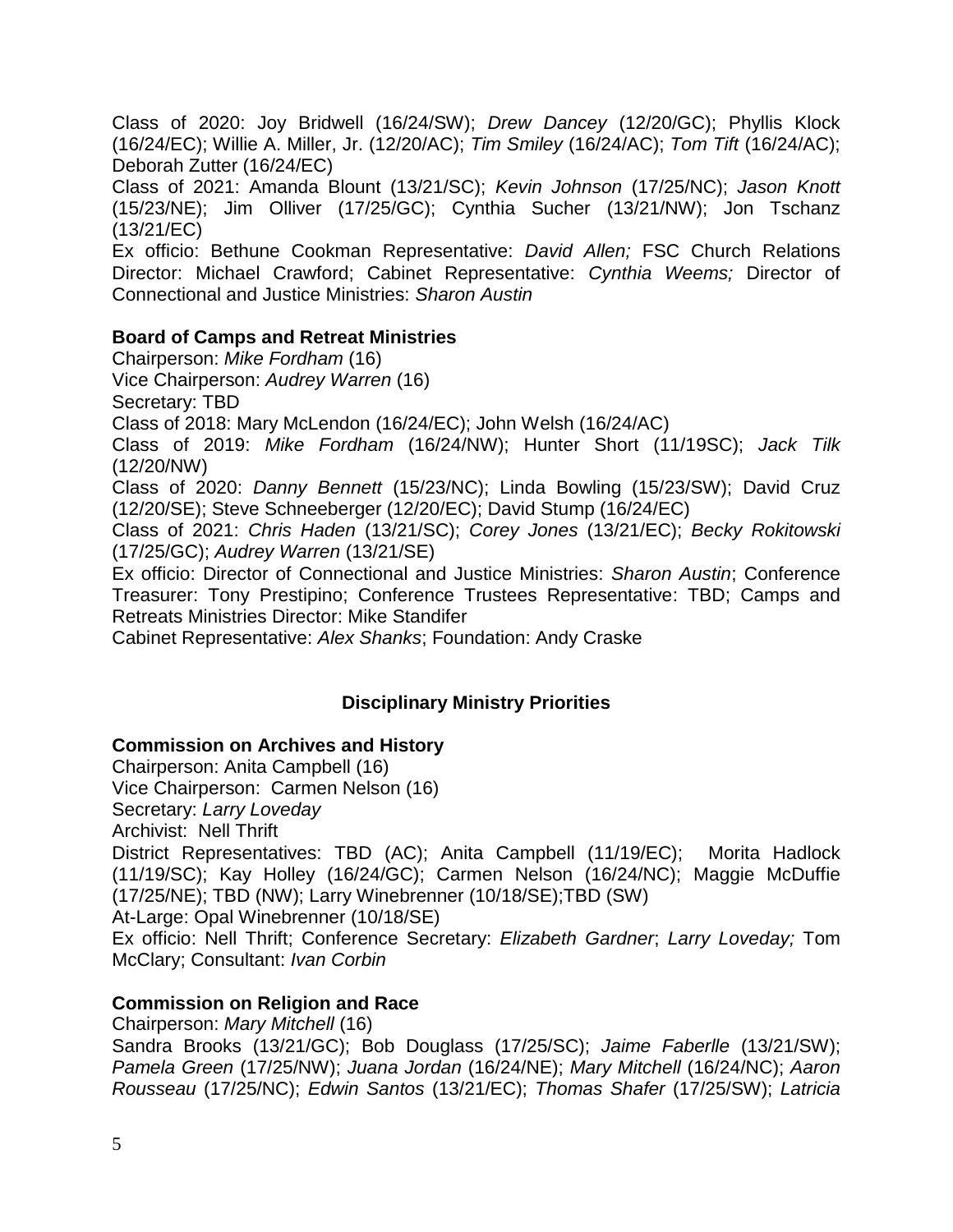*Scriven* (17/25/NW); *Bo Sim* (17/25/GC); *Carolyn Thomas* (13/21/NC); *Debra Thompson* (17/25/NE); Oswald Sands (11/19/SE); *Dawn Worden* (17/25/SE) Conference Liaison: *Sharon Austin* General Commission on Religion and Race: *Rini Hernandez*

## **Small Membership Church Ministries**

Class of 2019: *Barbara Awoniyi* (15/22/NW); John Newbold (15/22/NE); *Steve Nolin*  (15/22/AC); Dan Rosier (15/22/NW) Class of 2020: *Mary Ashcraft* (16/24/GC); *Charley Watts* (16/24/SW) Conference Staff: Janet Earls, Congregational Vitality Specialist Cabinet Representative: *Durwood Foshee* (NW)

## **Commission on the Status and Role of Women**

Chairperson: TBD Vice Chair: *Andrew Miller* (17) Secretary: Karin Nordlander (16) Members At Large: Lay women: Gwen Dixon (11/19/NW); Rebecca Eppler (15/23/NE); Kyle Henderson (11/19/AC); Denise Morrell (17/25/NE); Karin Nordlander (12/20/AC) Clergy women: *Lauren Dunkle Dancey* (15/23/GC); *Catherine Fluck-Price* (16/24/NC); *Susan Gray* (16/24/AC); *Robin Hager* (17/25/SW); *Tracy Hunter* (16/24/EC); *Madeline Luzinski* (17/25/EC); *Alyce Parmer* (14/22/NW); *Nadine Richmond* (13/21/EC); *Emily Sterling* (17/25/AC); *Dora Thomas* (16/24/EC); *Sabrina Tu* (10/18/SC) Men: Will Cooper (17/25/NC); *Andrew (Drew) Dancey* (16/24/GC); *Richard Jones* (17/25/AC); *Andrew Miller* (16/24/EC); Johnny Rice (16/24/NC) United Methodist Women Representative: Rosemary Uebel (GC) Cabinet Representative: *Sharon Austin* Ex officio: *David Dodge*; member of General COSROW

## **Committee on Native American Ministry**

Chair: Ed Taylor (16) Secretary: Marsha Taylor (16) Treasurer: Cindy Suter (16) George McKeown (16/24/NW); Cindy Suter (12/20/GC); Ed Taylor (12/20/NC); Marsha Taylor (12/20/NC); *Cheryl Jane (CJ) Walter* (17/25/SE) Ex officio: *Sharon Austin*; Director of Connectional and Justice Ministries

## **Conference Connection on Youth Ministry (CCYM)**

Leadership and Graduates: Martha Brown (NC); Jenn Hess (EC); Donna Jarmon (NC); Kelly Minter (NE); Ashley Sabol (NE); Alyssa Shelamer (NC); Khloe Ziff (EC) High School Membership: Lauren Andrews (NC); Justin Aprea (NC); Timothy Brown (NC); Danielle Clark (NC); Brooke Coulter (SC); Olivia Hilton (NC); Hannah Loper (EC); Lauren Muse (EC); Lindsay O'Ferrell (NC); Johan Quevedo (EC); Mary-Louise Parkkila (EC); Zara Toundas (NC); Laura Vaughan (EC); Craig Sava (EC); Jared Zack (SC)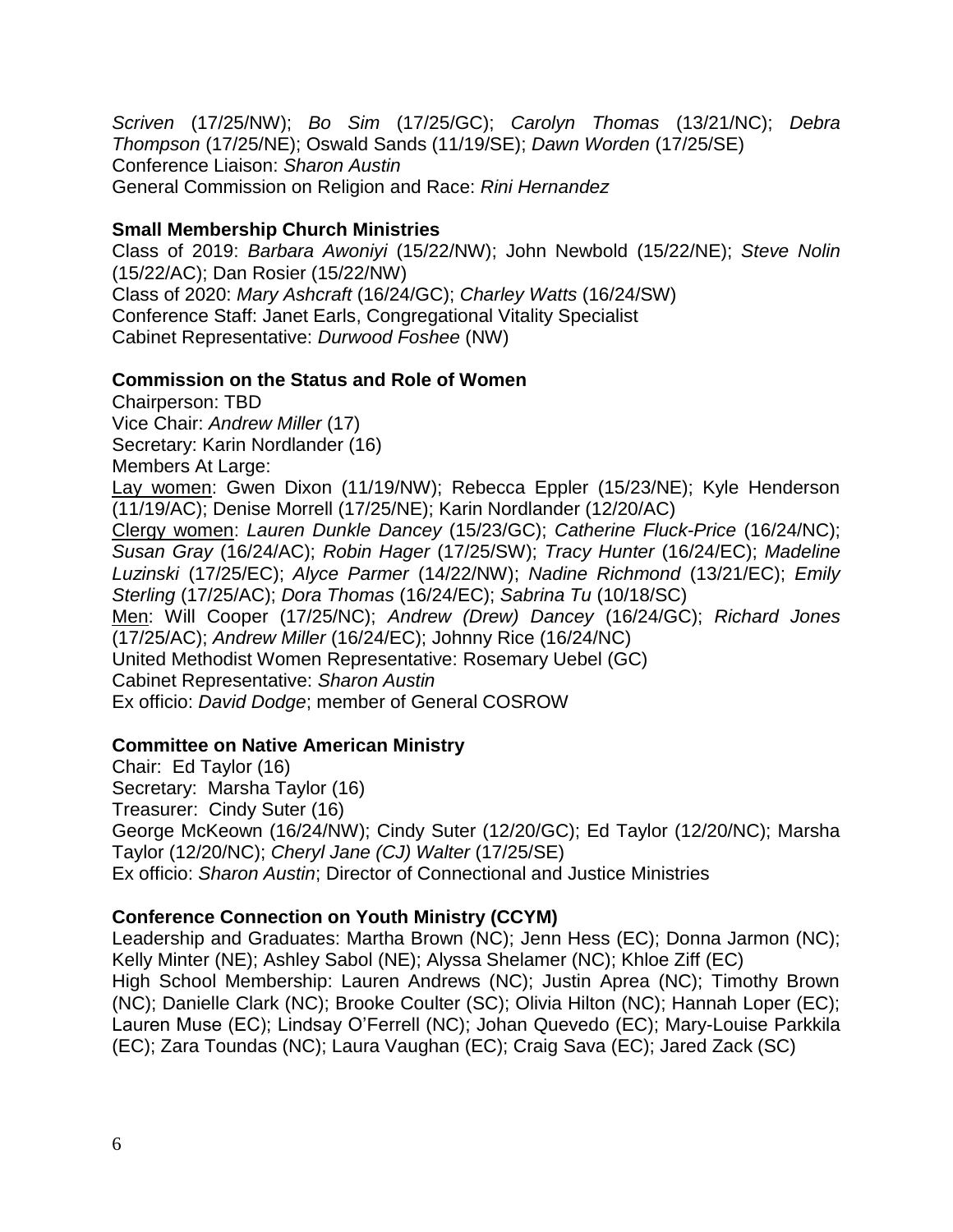# **Conference Youth Ministry Table**

Class of 2017: Justin Cox (13/17/EC); Emily Givens (14/17/NC); Dave Jans (17/21/SC); David Stump (16/17/AC)

Class of 2018: Micah Keech (16/18/EC); David Schmidt (16/18/AC); Chris Tabone (16/18/NC)

Class of 2019: Bryan Amerling (17/19/NE); Emily Devries (17/19/SC); Matt Jones (17/19/NW); Chris Linderman (17/19/SE); Krista Mulholand (17/19/SW)

At Large: Joel Pancoast (NC); Kelly Minter (NE); Steve Schneeberger (EC)

# **Board of Lay Ministry**

Conference Lay Leader: Paulette Monroe (16)

Vice Chair: Judith Pierre-Okerson (16)

Secretary: Alisa Rushing (16)

Treasurer: Nancy Metz (16)

Chairperson of the Lay Leadership Nominations Committee: Russ Graves (AC)

**District Lay Leaders**: William Messersmith (16/24/AC); Alice Williams (12/20/EC); Chris Wolf (16/24/GC); Trish Thomas (16/24/NC); Patrice Peterson (16/20/NE); Jim Crosby (15/23/NW); John Reever (15/23/SC); Judith Pierre-Okerson (16/24/SE); Nancy Metz (14/22/SW)

**Associate Lay Leaders**: Rachael Sumner (12/20/AC); Kim Lee (16/24/EC); Melanie Lee (16/24/EC); Keri LaBrant (17/25/GC); Idella Gadson (16/24/NC); Rose Muller (12/20/NE); Dan Rosier (12/20/NW); Greg Uchimura (16/24/SC); Oswald Sands (12/20/SE); TBD (SW)

Lay Women: Elizabeth Petty (14/18/NE); Alisa Rushing (17/20/GC)

Lay Men: John Rogers (17/221/NE) and TBD

Young Adult Representatives: Molly McEntire (12/20/SC); Rushing Kimball (16/24/EC) Youth Representatives: Sophia Williams

Older Adult Representative: Frances Jennings (16/24/NE)

Cabinet Representative: *Durwood Foshee*

By Virtue of Position: Director of Lay Servant Ministries: Rod Groom; Hispanic Assembly Representative: TBD; Haitian Ministry: TBD; Korean Representative: TBD; President, United Methodist Men: John Delaney; President, United Methodist Women: Kay Roach; Scouting Coordinator: D. R. Walker

Ex officio: Florida Area Resident Bishop; *Kenneth Carter*; Director of Connectional and Justice Ministries; *Sharon Austin*

Past Conference Lay Leader: Russ Graves (AC)

Staff Liaison: Sherri Lingle; Program Coordinator

## **Lay Servant Ministries**

Conference Director: Rod Groom (16)

District Directors: Mary Lou Rothfuss (15/23/AC); Jim Boesch (15/23/EC); Lynn Campbell, Associate Director (16/23/EC); Robert Bruso (16/24/GC); Rhonda Smith, Associate Director (16/24/GC); Karen Rice (16/24/NC); Linda Cumbie (15/23/NE); Joyce Estes (16/24/NW); Rod Groom (17/25/SW)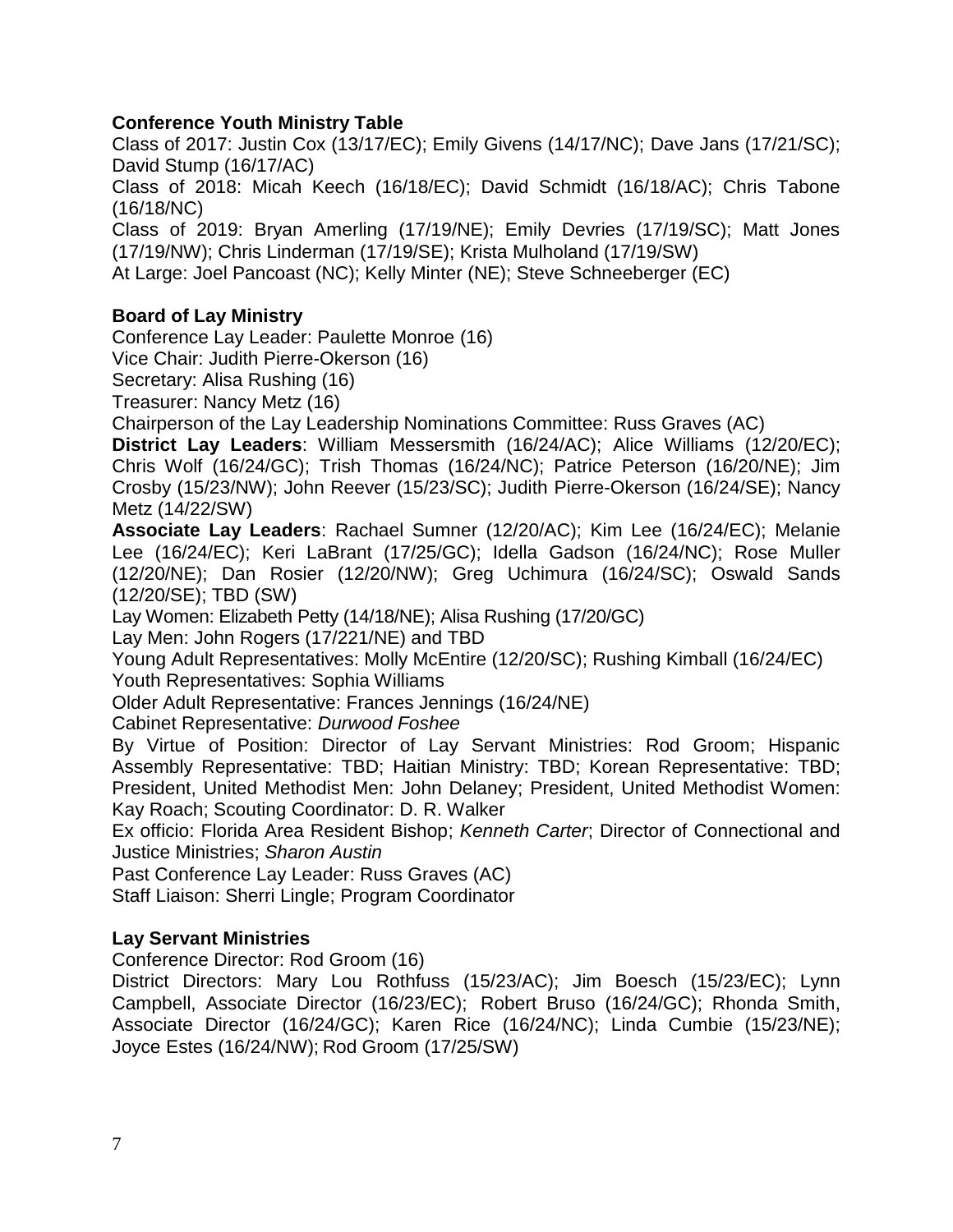## **Committee on Disability Awareness**

Timothy Bricker (17/25/SE); Leslie Ketterman (17/25/NW); Lynn Picolo (17/25/NW); Jill Stephan (15/19/GC); Burt Stephens (17/25/NC)

#### **United Methodist Men**

President: John Delaney First Vice President: Jim Boesch Second Vice President: Charlie Perry Secretary: Bill Fritchman Treasurer: TBD Directors: John Dowell; Hakim Lucas Ex-Officio Members: Rodney Akers, Past President; D.R. Walker, Conference Scouting Coordinator District UMM Presidents: TBD (SE); Richard Gray (EC); Chet Klinger (GC); Michael Maxwell (NE); Stan Monroe (NW); Terry Sisco (SC); John Delaney (SW) Cabinet Representative: *Durwood Foshee*

**United Methodist Women** President: Kay Roach (16/NW) Vice President: Mae Griner (16/NC) Secretary: Linda Parrish (14/AC) Treasurer: Ethel Ewing (13/SC) Secretary of Program Resources; Kenya Monroe (14/SC) Chair, Committee on Nominations: Denise Morrell (17/NE)

Social Justice Representative: Edith Zewadski-Bricker; Haitian Coordinator: Ciliane Louis (16/20/SE); Korean Coordinator: Julie Yo (17/21/SC); Hispanic Coordinator: Kathy Guevara-Acosta (15/19/SE); Dean, Mission u: Paulette Monroe (17/21/SC); UMW National Office Director: Magdala Edmond (17/21/AC); UMW National Office Program Advisory Group: Magdala Edmond (17/21/AC); SEJ Secretary: Gertrude Stewart (17/21/SE)

Class of 2017: Marilyn Holsipple (14/17/NC); Ruth Jean-Pierre (14/17/SE) Class of 2018: Sook Yung Chae (15/18/SW); Denise Morrell (15/18/NE)

Class of 2019: Jannett Sue Hawley (16/19/SW); Martha Wellington (16/19/NC)

Class of 2020: Veronica Aiken (17/21/EC); Annabelle Bricker (15/21/SE)

Resident Bishop: *Kenneth Carter;* Cabinet Representative: *June Edwards*

# **The Ministry of the Ordained**

#### **Conference Board of Ordained Ministry**

Chairperson: *Brett Opalinski* (16) Vice Chairperson: *David Miller* (16) Secretary: *Christine Holden* (16) Registrar: *Sara McKinley* Chair of the Order of Elders: *Dionne Hammond* Chair of the Order of Deacons: *Monique McBride* Chair Fellowship of Local Pastors and Associate Members: *Will Clark*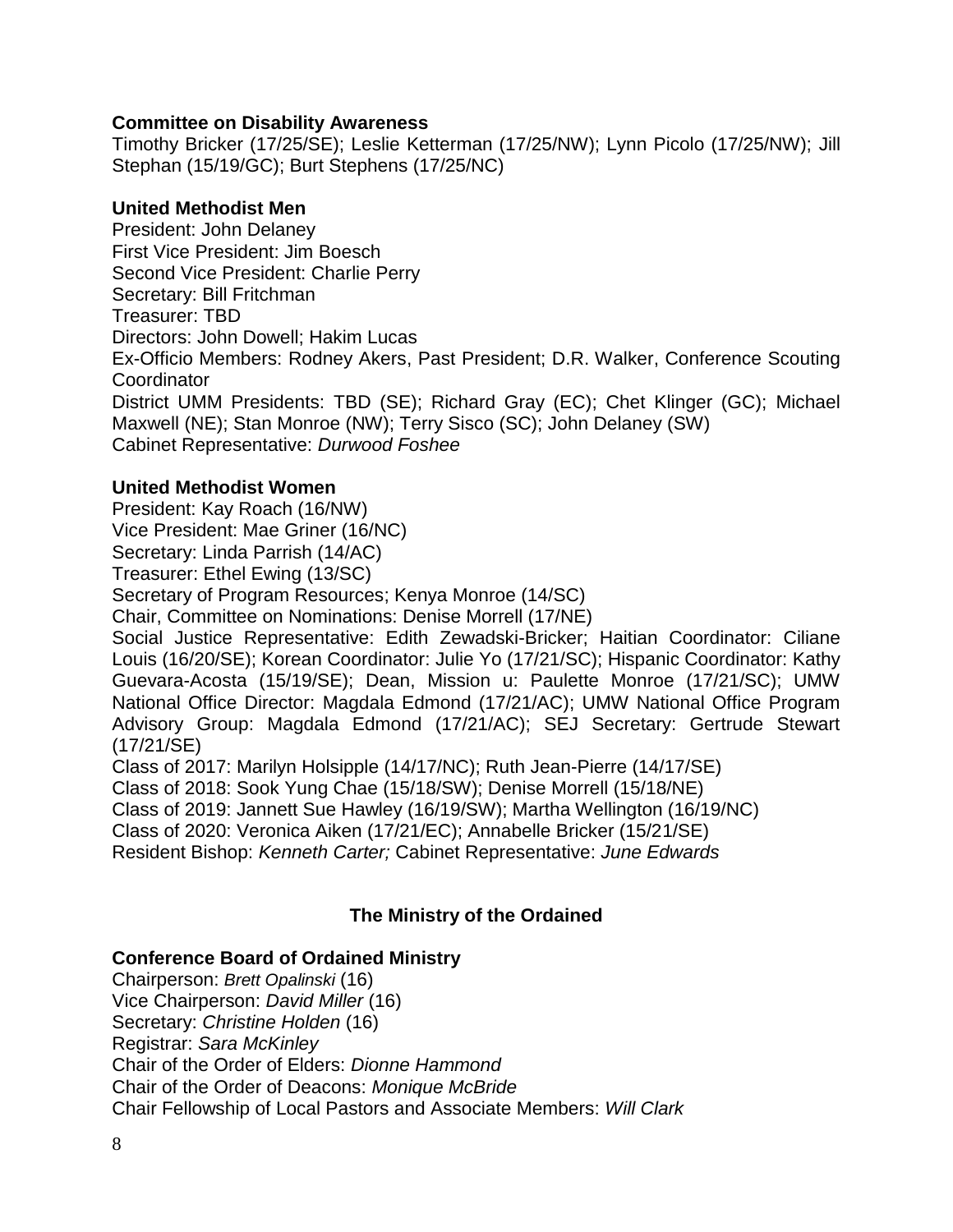**Class of 2020**: *Debbie Allen* (15/20/NC); *Anne Burkholder* (09/20/SC); *Mark Caldwell* (11/20/AC); *Terri Hill* (08/20/AC); *Christine Holden* (11/20/SW); *Tracy Hunter*  (08/20/EC); *Robert Laidlaw* (08/20/NW); *Monique McBride* (11/20/SE); *Tom McCloskey*  (08/20/EC); *Debbie McLeod* (16/20/NE); *David Miller* (08/20/EC); *Brett Opalinski*  (08/20/SE); *Jeremy Rebman* (08/20/AC); *Sidney Tompkins* (08/20/GC)

**Class of 2024**: *Arlindall Burks* (12/24/NE); *Melissa Cooper* (12/24/NC); *Kevin James* (13/24/EC); *Lee Lallance* (15/24/SC); *Richard Landon* (12/24/GC); *Montreuil Milord*  (12/24/SE); *Tapiwa Mucherera* (12/24/EC); *Simon Osunlana (*12/24/SE*); Melissa Pisco (*13/24/NC*); Sam Ramirez* (12/24/SC); *Armando Rodriguez* (12/24/SC); *Scott Smith*  (12/24/EC); *Wayne Wiatt* (16/24/NW)

**Class of 2028**: *Will Clark* (16/28/NE); *Luc Dessieux* (16/28/SE); *Susan Gray* (16/28/AC); *Dionne Hammond* (16/28/AC); *Cathy Hart* (16/28/GC); *Chris Jones*  (16/28/EC); *Nakako Kellum* (16/28/SW); *Wes Olds* (16/28/SW); *Betsy Ouellette-Zierden*  (16/28/NW); *Steve Price* (16/28/NC); *Danilo Quevedo* (16/28/SE); *Charley Reeb* (16/28/GC); *Jenn Stiles-Williams* (16/28/EC); *Roy Terry* (16/28/SW); *Matthew Williams* (16/28/SW)

**Lay Members**: Jill Kibler (12/24/AC); Mark Capron (09/20/SC); Shari Chrovian (16/28/SW); Janet Earls (16/28/SC); Dave Elyea (09/20/NW); Jeremy Hearn (16/28/SC); Jeanie Jacques (15/24/SE); Sharon Luther (16/28/SW); Guy Minviel (09/20/SE); Heather Pancoast (16/28/NC); Derrick Scott (17/29/NE); Sam Sheets (12/24/SC); Alice Williams (16/28/EC)

Ex officio: Executive Director, Office of Clergy Excellence: *Sara McKinley* Cabinet Representative: *Bob Bushong*

#### **Conference Board of Ordained Ministry Executive Committee**

Chairperson: *Brett Opalinski* (16); Vice Chairperson/Leadership: *David Miller* (16); Secretary: *Christine Holden* (16); Theology Chair: *Tracy Hunter*; Proclamation Chair: *Jeremy Rebman*; Leadership Chair: *Debbie McLeod*; Personal Growth Chair: *Sidney Tompkins*; Chair of the Order of Elders/Leadership: *Dionne Hammond;* Chair of the Order of Deacons/Theology: *Monique McBride;* Chair of Fellowship of Local Pastors and Associate Members: *Will Clark*; Cabinet Representative: *Bob Bushong;* Registrar: *Sara McKinley;* Laity Rep/Theology: Mark Capron; At Large: *Luc Dessieux* (Creole speaking); *Armando Rodriguez* (Spanish Speaking); *Simon Osunlana*

#### **Conference Board of Ordained Ministry Conference Relations Committee**

Chair/Leadership: *Wayne Wiatt*; BOOM Chair: *Brett Opalinski*; BOOM Vice Chair/Leadership: *David Miller*; Secretary: *Christine Holden* (16); Laity Rep/Theology: Mark Capron; Personal Growth Chair: *Sidney Tompkins*; Registrar: *Sara McKinley*; At Large/Leadership; *Simon Osunlana;* Chair of the Order of Elders/Leadership: *Dionne Hammond;* Chair of the Order of Deacons/Theology: *Monique McBride*

#### **Conference Board of Pension and Health Benefits**

Chairperson: Scott Davidson (16) Vice Chairperson: *Clare Chance* (16) Secretary: Patrice Peterson (16) Treasurer: Tony Prestipino (15)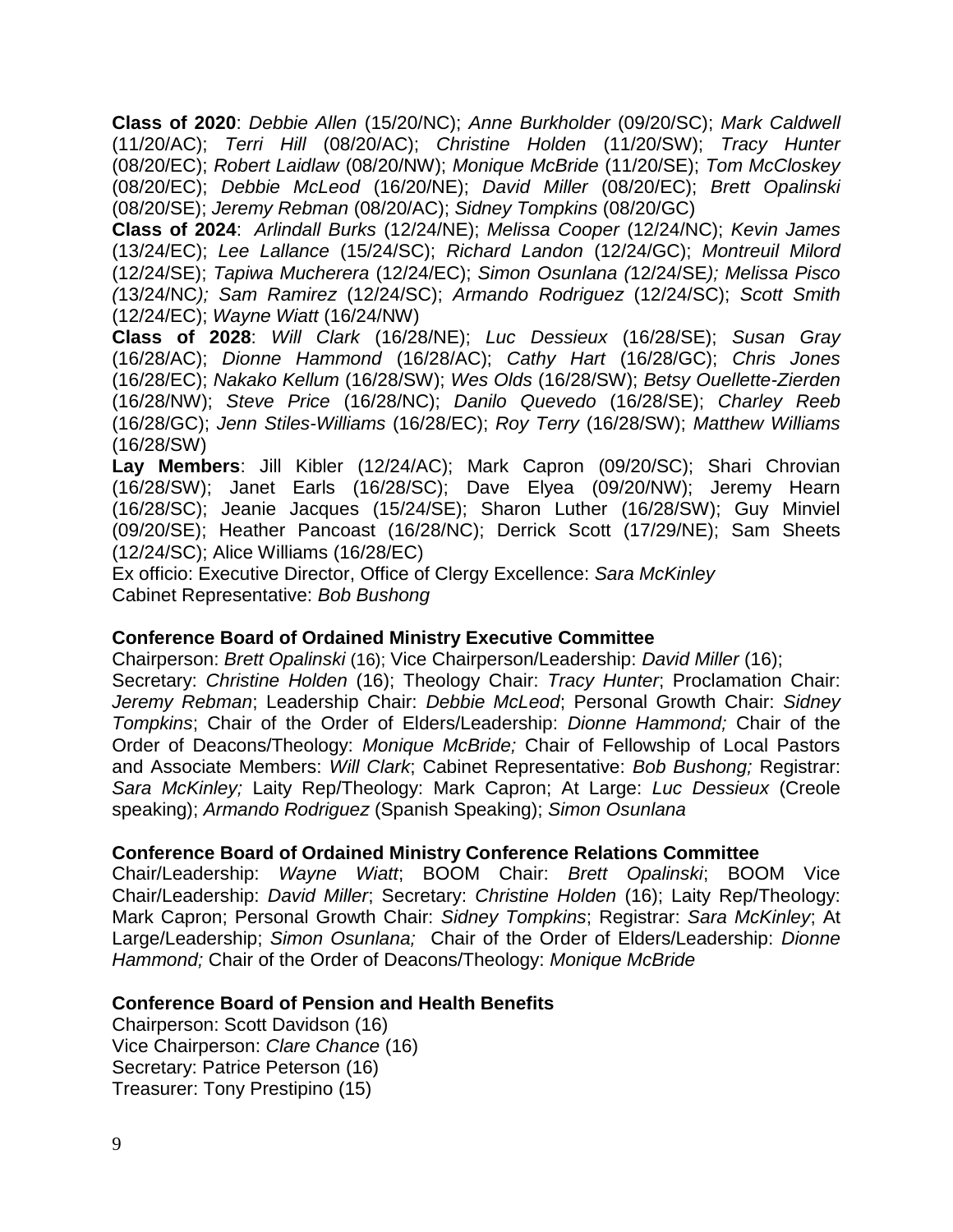Clergy: *David Averill* (13/21/SC*)*; *Archie Buie* (15/24/SC); *Clare Chance* (12/20/NE); *David Dodge* (16/24/SC); *John Hicks* (15/19/NW); *Doug McClain* (15/19/AC)

Laymen: John Benton (11/19/NW); Scott Davidson (10/18/EC); Walter Dry (12/20/GC); Tom McCracken (14/22/NC)

Laywomen: JoAnna Franz (15/19/SC); Gloria Campbell (16/24/GC); Kyle Henderson (12/20/AC); Karen Huff (14/22/NE); Irene Ingram-Bailey (14/22/NE); Linda Moss (12/20/AC); Patrice Peterson (10/18/NE); Ann Pierre Louis (17/25/SE); Sharon Saige (16/24/AC)

Ex officio: Conference Secretary: *Elizabeth Gardner*; Conference Treasurer: Tony Prestipino; Conference Human Resources: Marilynn Mollica Cabinet Representative: *Gary Spencer*

## **Committee on Clergy Effectiveness**

Chairperson: *Annette Stiles Pendergrass* (17)

*Jim Harnish* (15/23/SC); *Bruce Jones* (15/23/NE); *Joanes Martin* (15/23/AC); *Geraldine McClellan* (17/25/NC); *Ben Stilwell Hernandez* (15/23/EC); *Annette Stiles Pendergrass* (16/24/AC); *Sheryl Marks Williams* (15/23/SE); Lucy Wray (15/23/GC); *Sam Wright*  (17/25/SW)

Ex officio: Director, Office of Clergy Excellence: S*ara McKinley*; Cabinet Representative: *Cynthia Weems*

#### **Joint Committee on Medical Leave**

Chairperson: Scott Davidson Secretary: Patrice Peterson Cabinet Representative: *Jay Therrell* Director of Clergy Excellence: *Sara McKinley* Conference Board of Pension and Health Benefits: Marilynn Mollica Conference Board of Ordained Ministry: *James Lake* (10/20/AC)

#### **Commission on Equitable Compensation**

Chairperson: *Brian Carr (12)* Class of 2017: *Bruce Jones* (13/21/NE); Ithamar Fonrose (13/21/EC); *Jackie McMillan* (12/20/GC) Class of 2018: *Chris Akers* (14/22/EC); *Michael Frazier* (14/22/GC); Janie McCluney (12/20/NC); *Jim Thomas* (14/22/SW) Class of 2019: *Jay Kowalski* (15/23/GC); *Simon Osunlana* (15/23/SE); *Cheryl Jane (CJ) Walter* (15/19/SE) Class of 2020: *Brian Carr* (12/20/EC); *Susan Gray* (16/24/AC); Oscar Negron (16/24/SE) Class of 2021: Joyce Waldon Bright (17/25/EC) Cabinet Representative: *Cynthia Weems* Director of Missional Engagement, *Clarke Campbell-Evans*; Conference Treasurer, Tony Prestipino

#### **Committee on Institute of Preaching**

Chairperson: *Kent Crow* (16)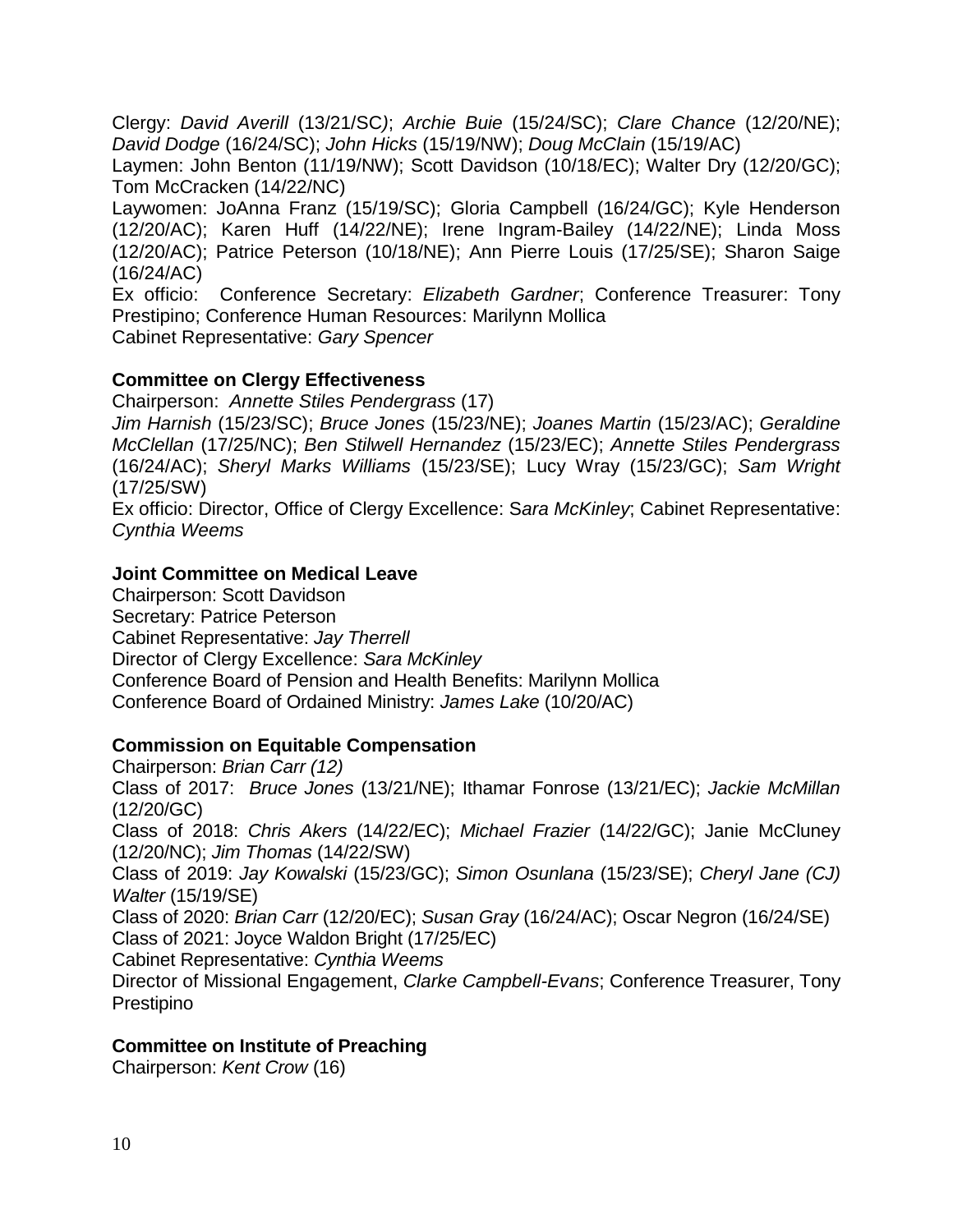Class of 2020: *Matthew Hartsfield* (12/20/SC); *Bruce Jones* (13/21/NE); Daren Richards (16/24/SC) Class of 2024: *Bruce Toms* (16/24/SC); *John Griswold* (16/24/GC); *Juana Jordan* (16/24/NE); *Matt Horan* (16/24/SC); *Kent Crow* (16/24/AC); *Linda Tice* (16/24/GC) Conference Staff: Director, Office of Clergy Excellence: *Sara McKinley* Ex officio: *Jim Harnish; Nathan Kirkpatrick* Emeritus: *Gene Zimmerman*

## **Committee on Investigation**

Chairperson: Anthony Tatti (15)

Clergy: *Lawrence Barriner* (15/23/NE); *Gustavo Betancourt* (15/23/SE); *Catherine Fluck-Price (17/25/NC); Justin LaRosa* (15/23/SC)

Lay: Oscar Negron (15/23/SE); Ed Qualls (15/23/GC); Anthony Tatti (15/23/NC) Alternate Members - Clergy: *Jacquie Leveron* (17/25/EC); *David McEntire* (17/25/SC); *Cheryl Jane (CJ) Walter* (15/23/SE)

Alternate Members - Laity: Carlene Fogle-Miller (17/25/NE); Arch Johnston (17/25/GC); Russ Rhoads (17/25/SC); Gary Sanders (15/23/NC); Rachael Sumner (17/25/AC); Patricia Thomas (17/25/NC)

## **The Stewardship of the Conference**

#### **Board of Trustees of the Florida United Methodist Conference; Inc.**

President: Yoniece Dixon (15)

Vice President: *Ken Hamilton* (17)

Secretary: Jim Myers (17)

Class of 2018: *Michael Weaver* (14/22/SW)

Class of 2019: Yoniece Dixon (11/19/SC); Jim Luther (15/23/SW)

Class of 2020: *Jeff Bennett* (16/24/AC); *Ken Hamilton* (16/24/NW); *John Legg* (12/20/EC); Mozelle Thomas (12/20/NE)

Class of 2021: Arch Johnston (17/25/GC); Kenya Monroe (17/25/SC); Carol Musselman (17/25/SW); Jim Myer (17/25/SC); Larry Powell (17/25/SC)

Ex officio: Florida Area Resident Bishop: *Kenneth Carter*; Director of Connectional and Justice Ministries: *Sharon Austin*; Conference Treasurer: Tony Prestipino; Chair, Higher Education and Campus Ministry: *Tim Smiley*; Director, Board of Camps and Retreat Ministries: Mike Standifer; Chair, Board of Camps and Retreat Ministries: *Mike Fordham*; President of Florida United Methodist Foundation: *Mark Becker*; Cemeteries: *Ed Dinkins*

Cabinet Representative: *June Edwards*

#### **Council on Finance and Administration**

President: Harriet Mayes (15) Vice President: Kelly Smith (16) Secretary: *Jim Mitchell* (16) Class of 2018: Sue Piirainen (14/22/SW)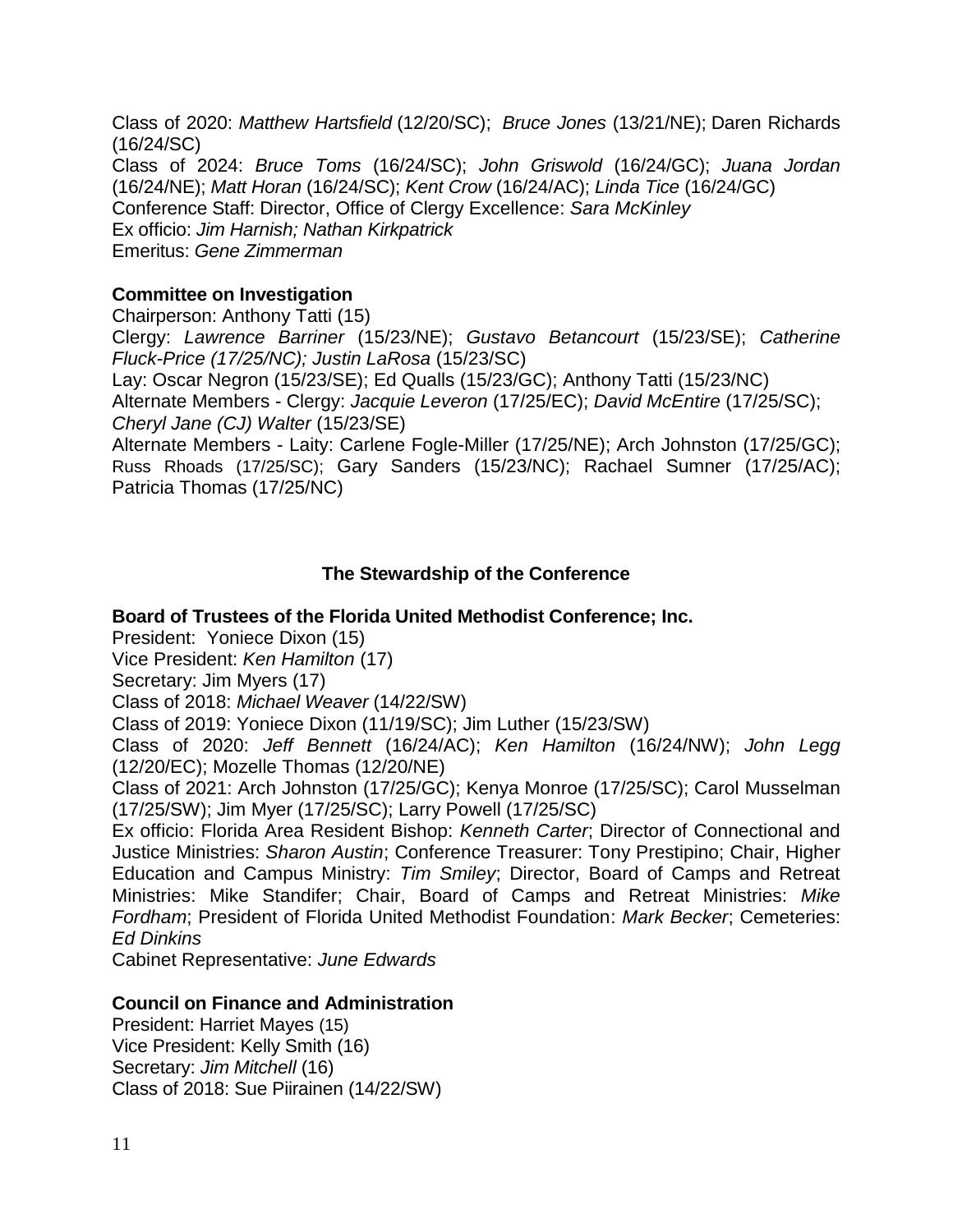Class of 2019: Russ Barlow (15/23/GC); *Carolyn Williamson* (15/23/NE)

Class of 2020: *Scott Harris* (16/24/EC); Harriet Mayes (12/20/SC); John Rose (16/24/SC); Donna Ruhsam (16/24/NE); *Kim Uchimura* (12/20/SC); *Matt White* (16/24/AC)

Class of 2021: Cedric Lewis (17/25/NE); *Cliff Melvin* (17/25/AC); *Jim Mitchell* (13/21/SC); Kelly Smith (13/21/EC); Carey Sumner (17/25/NE); *Bridget Thornton* (13/21/NE)

Ex officio: Florida Area Resident Bishop: *Kenneth Carter*; Conference Treasurer: Tony Prestipino*;* Assistant to the Bishop: *Alex Shanks*; Director of Connectional and Justice Ministries: *Sharon Austin*; President, The United Methodist Foundation, Inc: *Mark Becker*; Chairperson of Ministry Protection: Mark Arnold Cabinet Representative: *Jay Therrell*

## **Ministry Protection**

Chairperson: Mark Arnold (16) Vice Chair: Dennis Royer (16) Class of 2018: Steve Edwards (14/22/NC); Barb Riggs (14/22/SW) Class of 2019: Mark Arnold (11/19/GC); *Daphne Johnson* (11/19/GC) Class of 2020: Dennis Royer (12/20/SE); *C.J. Hill* (16/24/SW) Class of 2021: Tommy Martin (13/21/EC); Chip Williams (17/25/NC) Representative from CF&A: Yoniece Dixon; Conference Trustees Representative: Harriet Mayes Ex-officio: Conference Treasurer: Tony Prestipino; Claims/Risk Manager: LaNita Battles; Conference Chancellor: Mark Hanley

## **Committee on Conference Nominations and Leadership**

Chairperson: *Bishop Kenneth Carter*

Assistant to the Bishop: *Alex Shanks*; District Superintendents: AC – *Gary Spencer*, EC – *Bob Bushong*, GC – *Candace Lewis*, NC – *June Edwards*, NE – *Jay Therrell* , NW – *Durwood Foshee*, SE - *Cynthia Weems* , SW – *Rini Hernandez*; Director of Connectional and Justice Ministries: *Sharon Austin*; Conference Secretary: *Elizabeth Gardner*; Conference Lay Leader: Paulette Monroe; Conference President, United Methodist Men: John Delaney; Conference President, United Methodist Women: Kay Roach; District Representatives: William Messersmith (16/24/AC); Alice Williams (12/20/EC); Chris Wolf (16/24/GC); Trish Thomas (16/24/NC); Patrice Peterson (16/24/NE); Jim Crosby (12/20/NW); Judith Pierre-Okerson (16/24/SE); Nancy Metz (14/22/SW)

## **Committee on Standing Rules**

Chairperson: *Steve Hart (14)* Class of 2018: *Steve Hart* (14/22/AC) Class of 2019: *Chris Sanders* (15/23/NE) Class of 2020: *Edward Kellum* (12/20/SW); Jonathan Smith (12/20/NE) Class of 2021: Mark Capron (13/21/SC); *David Juliano* (13/21/SW*)*; Judith Pierre-Okerson (17/25/SE); *Linda Tice* (13/21/GC)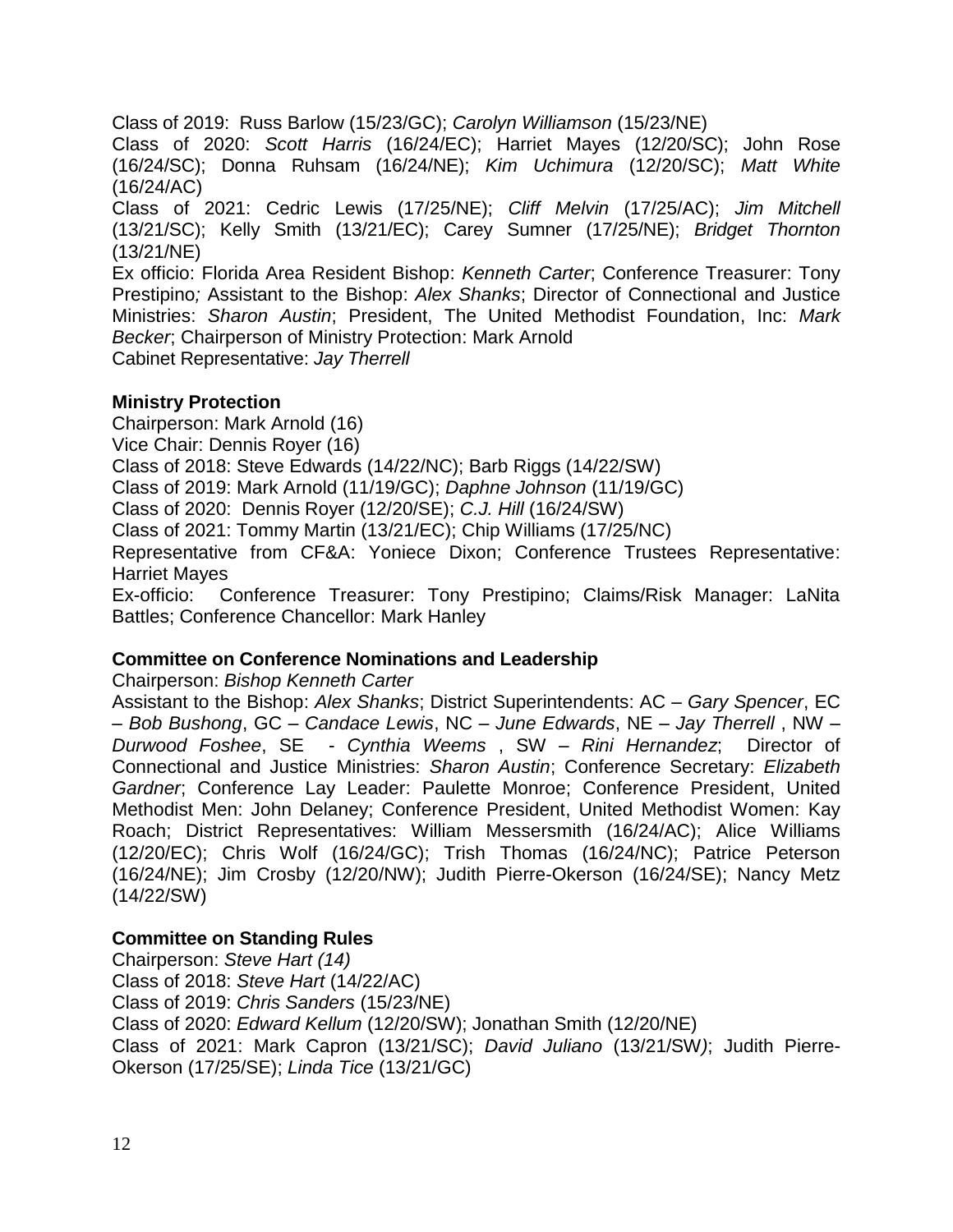Ex officio: Conference Secretary: *Elizabeth Gardner*; Director of Connectional and Justice Ministries: *Sharon Austin*; Bishop's Representative: *Alex Shanks*

## **Episcopal Oversight**

#### **Committee on Episcopacy**

Co-Chairpersons: Molly McEntire and *Alex Shanks* Vice Chairperson: *Jorge Acevedo* Secretary: Sharon Luther Members: Molly McEntire (16/24/SC); Sharon Luther (16/24/SW) Scott Davidson (16/24/EC); Mike Kennedy (16/24/GC); Chuck Mallue (16/24/EC); *Jorge Acevedo* (16/24/SW); *Dionne Hammond* (16/24/AC); *Alex Shanks (17/25/SC); Juana Jordan* (16/24/NE); *Armando Rodriguez* (16/24/SC); *Vicki Walker* (16/24/SC) Conference Lay Leader: Paulette Monroe; Conference UMM President: John Delaney; Conference UMW President: Kay Roach Board of Trustees Representative: Mozelle Thomas

#### **Administrative Review Committee**

Chairperson: *Daphne Johnson* (17) Members: *Chuck Englehardt* (12/20/SW); *Gary Upleger* (12/20/NC) Alternates: *Kandace Brooks* (16/24/NW); *Corey Jones* (16/24/EC)

#### **Annual Conference Committees**

#### **Committee on Annual Conference Program**

Co-Chairpersons: *Alex Shanks* and *Sharon Austin*

Bishop: *Kenneth Carter;* Assistant to the Bishop: *Alex Shanks*; Conference Director of Connectional and Justice Ministries: *Sharon Austin*; Conference Lay Leader: Paulette Monroe; Conference Secretary: *Elizabeth Gardner*; Worship Coordinator: *Sarah Miller;*  Conference Director of Connectional Relations: Gretchen Hastings

#### **Committee on Memoirs**

Co-Chairpersons: *Dennis* and Ann *White* (15/23/NE)

#### **Committee on Resolutions**

Chairperson: *Emily Hotho (17)* Class of 2017: *Melanie Fierbaugh* (14/22/SW) Class of 2018: *Matt Horan* (14/22/SC); Mike McFadden (14/22/GC) Class of 2019: *Randy Strickland* (11/19/NE) Class of 2020: *Emily Hotho* (16/24/GC) Ex officio: Conference Secretary, *Elizabeth Gardner*

#### **Election Procedures Committee**

Chairperson: *Cory Britt* (16)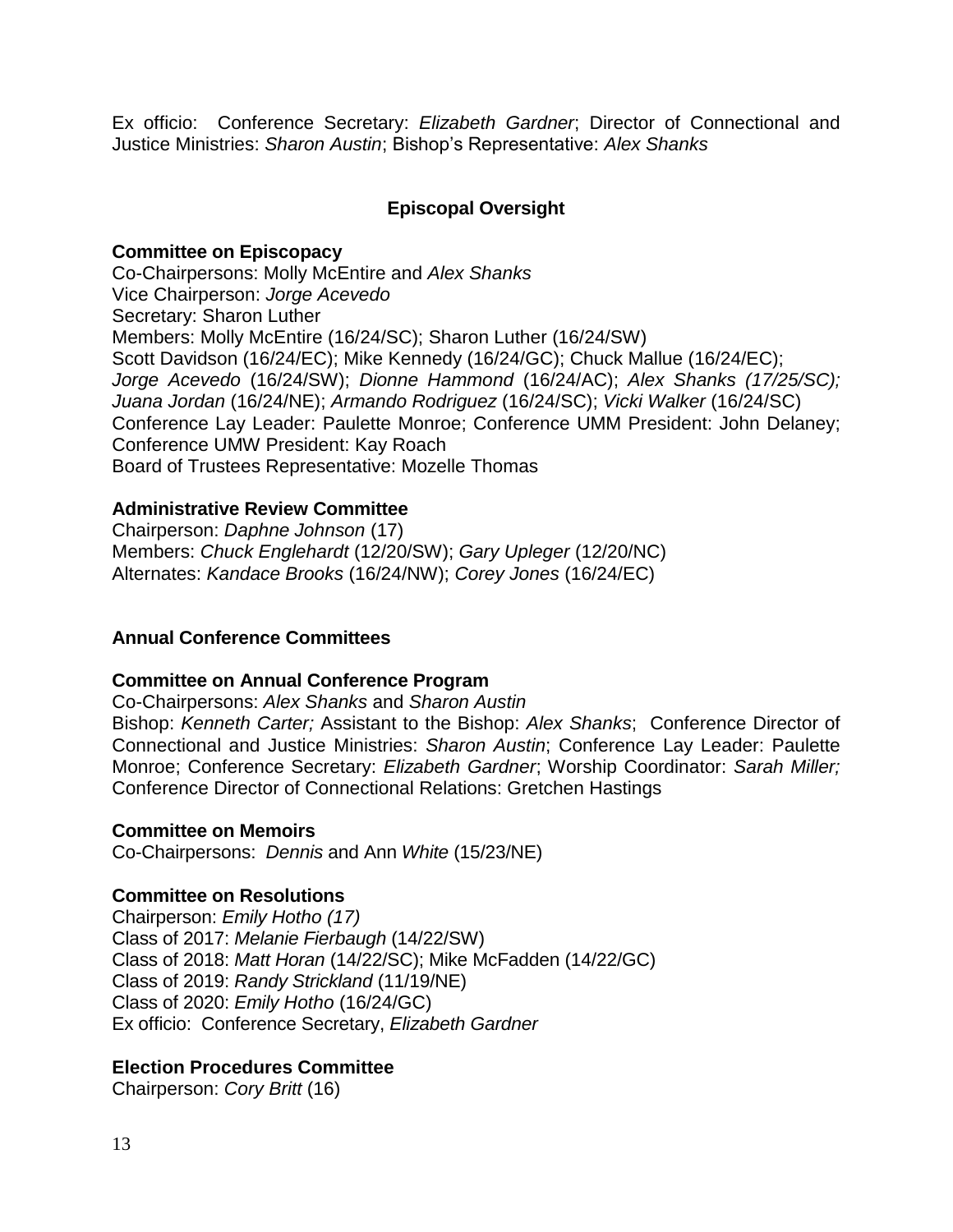Vice Chairperson: TBD *Cory Britt* (12/20/SC); *Tracy Hunter* (14/22/SC); Sharon Luther (12/20/SW); *Nancy Mayeux* (16/24/SW); *Jennifer Potter-Buff* (16/24/GC) *Ex-officio:* Conference Secretary, *Elizabeth Gardner*

## **Standing Task Teams**

#### **"Beyond 50" Ministries**

Co-Chairpersons: *Gary Rideout (16)* and Jerry Smith (16) *David Broadbent (11/19/AC)*, *Gary Rideout* (16/24/EC); Jerry Smith (15/23/NW); Carmen Perez (15/23/SE)

#### **Methodists United in Prayer (Formerly Cuba/Florida Covenant)**

Chair: George Reed (14) Vice Chair: Dan Christopherson (14) Secretary: Renee Kincaid (09) Methodist Seminary rep: Van & Dee Beggarly (17/25/NE) Alice Matthews (17/25/AC); *Chris Akers* (17/25/EC); *Rusty Belcher* (13/21/EC); Elsa Kaye (17/25/NC); *Aldo Martin* (10/18/EC)*;* Karen Laukat (13/21/GC); George Reed (15/23/NE); *Sanford Mayo* (15/23/NC); Terry Denham (10/18/NW)*;* Paul & Ibis Griffith (15/23/SC); Renee Kincaid (10/18/SC); Roberto Lopez (15/23/SC); Blanca Hermida (10/18/SE); Roberto Pinera (10/18/SE); *Larry Rankin* (17/25/SC); Dan Christopherson (10/18/SW); Frank Yong (17/25/NE)

Conference Staff: Icel Rodriguez, Director of Global Missions

#### **East Angola/Florida Partnership**

Chair: Sandi Goodman (14) *Steve Hart* (13/21/AC); Mike Baker (15/23/GC); *Will Clark* (13/21/NC); Nancy Vallario (NC); Don Zeiser (11/18/NE); Patsy Rabb (11/19/NE); *Armando Rodriguez* (13/21/SC); Sandi Goodman (13/21/SE); *Simon Osunlana* (16/24/SE); Linda Scott (16/24/SW); Wayne Slockbower (15/23/SW)

Conference Staff: Icel Rodriguez, Director of Global Missions

#### **Missionary Support**

Chair: *Larry Rankin* (16)

Carl Bergeson (16/24/NC); *David Carefoot* (17/25/EC); *Lia Icaza-Willetts* (17/25/SW); George Reed (16/24/NE), *Jeff McClendon* (16/24/NE); *Larry Rankin* (16/24/SC): Sandi Goodman (16/24/SE); *Margaret Kartwe* (16/24/SE) Conference Staff: Icel Rodriguez, Director of Global Missions

**Haiti/Florida Covenant** 

Chair: Lianne Schraeder (15) Daniel Esperanz (16/24/AC); *Thomas Toussaint (*13/21/EC*); Laura E. Berg* (15/23/EC); Lianne Schraeder (13/21/NW); *Pam Carter* (13/21/SC); *Jetro Jeune* (13/21/SE) Conference Staff: TBD, UMVIM Coordinator; Icel Rodriguez, Director of Global Missions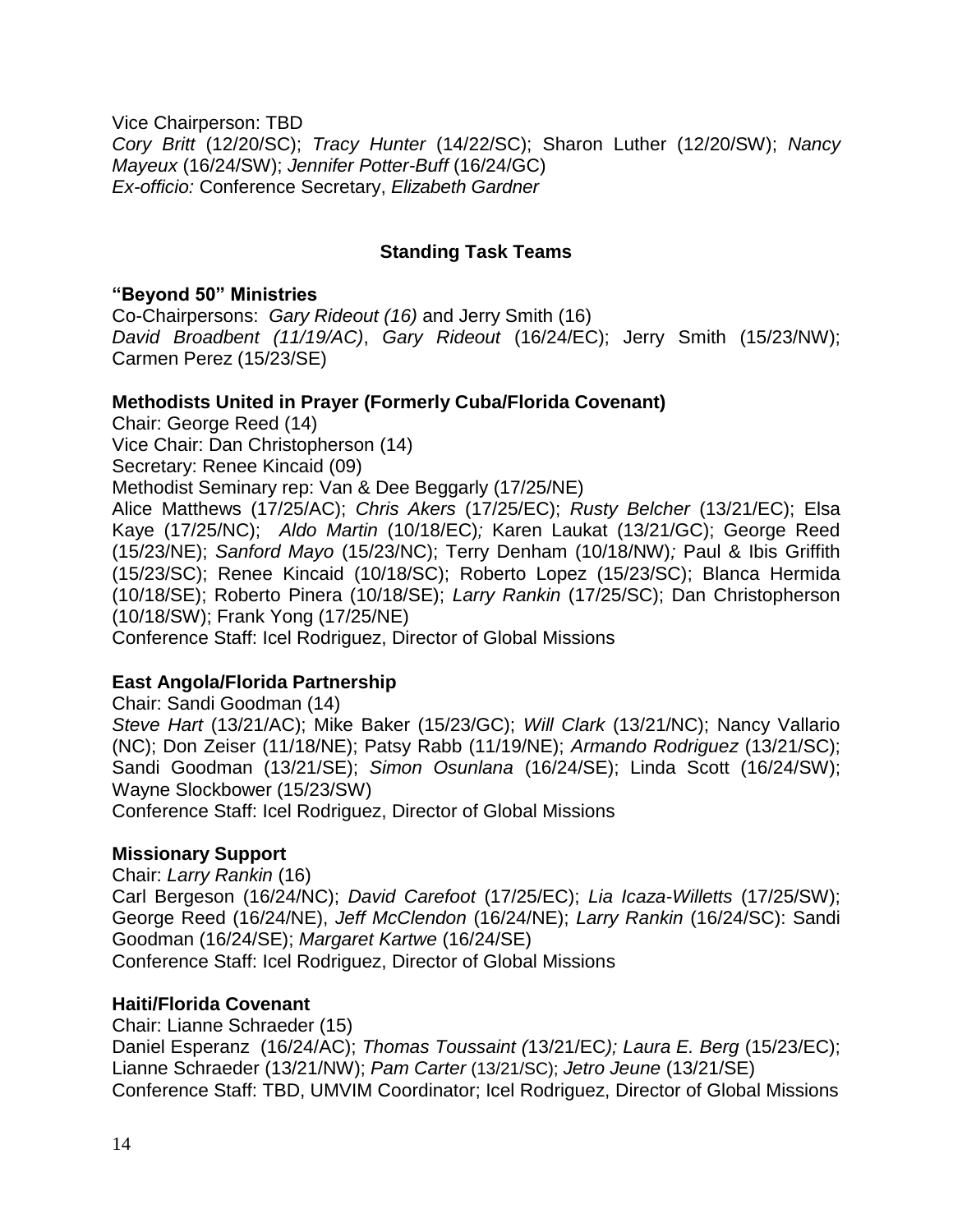## **Spiritual Formation**

Chair: Marilyn Swanson (16)

*Lew Arnold* (15/23/GC); Donna Bauernschub (13/21/SC); *Debbie Halcomb* (17/25/EC); Kathy Houser (12/20/NE); Sarah Madsen (17/25/GC); Trudy Corry Rankin (13/21/SC); Winnett Sandlin (17/25/NE); Marilyn Swanson (15/23/SC)

Conference Staff: Sherri Lingle, Program Coordinator, Connectional Ministries

#### **United Methodist Volunteers in Mission (UMVIM)**

Coordinator: TBD *Beth Bostrom* (16/24/AC); Mike Coffey (16/24/EC); Bruce Anderson (15/23/GC); Jane Dunn (16/24/AC); Andrew Kastner (16/24/SE); Luz Ortiz (16/24/EC); Anna Peterson (16/24/SC); Scarlett Smith (16/24/NW)

Conference Staff: TBD, UMVIM Coordinator; Icel Rodriguez, Director of Global Missions

#### **Women's Retreat Design Team**

Chairperson: Valerie Beckles-Neblett (18) Class of 2018: Mary Best (03/18/AC); Deborah Davis (98/18/NW) Class of 2019: Sierra Clark (15/19/GC); Valerie Beckles-Neblett (15/19/SE); Suzanne Raines (15/19/GC); Cynthia Ulrich (15/19/SC) Class of 2020: Sheila Rust (16/20/GC); Robin Stetler (16/20/SW); Tabatha Parish (14/20/SC)

Class of 2021: Christine Daum (17/21/GC); Kim Fisackerly (17/21/SC)

Conference Staff: Sherri Lingle, Program Coordinator, Connectional Ministries

## **Focused Task Teams**

#### **Kid Min**

Co-Conveners: *Melissa Cooper* (15), Annette Johnson (17)

Jennifer Blessing (17/25/SC); Caitlin Booth (17/25/EC); *Melissa Cooper* (15/23/NC); Lauren Dickey (17/25/EC); Annette Johnson (17/25/NC); Vicky Mackey (17/25/SW); Christi Moore (17/25/SC); Shannon Vianello (17/25/NC); Betsy Mae Wilson (16/24/NC); *Carrie Yoder* (15/23/NE)

#### **Prison/Jail Ministry**

*Patti Aupperlee* (16/24/AC); *Steve Hart* (11/19/AC); *Stephen Hoffman* (15/23/SW); *Laura Ice* (15/23/GC); Cindy Lane (12/20/SC); *David Williamson* (15/23/NE); Sherlain Stevens (17/25/EC) Conference Staff: Pam Garrison, Disaster Recovery Ministry

#### **Young Adult Missional Movement**

Chair: Rachael Sumner (15) Vice-chair: *Josias Andujar* (17) Secretary: Keri LaBrant (17) Treasurer: *Clarke Campbell-Evans* (17)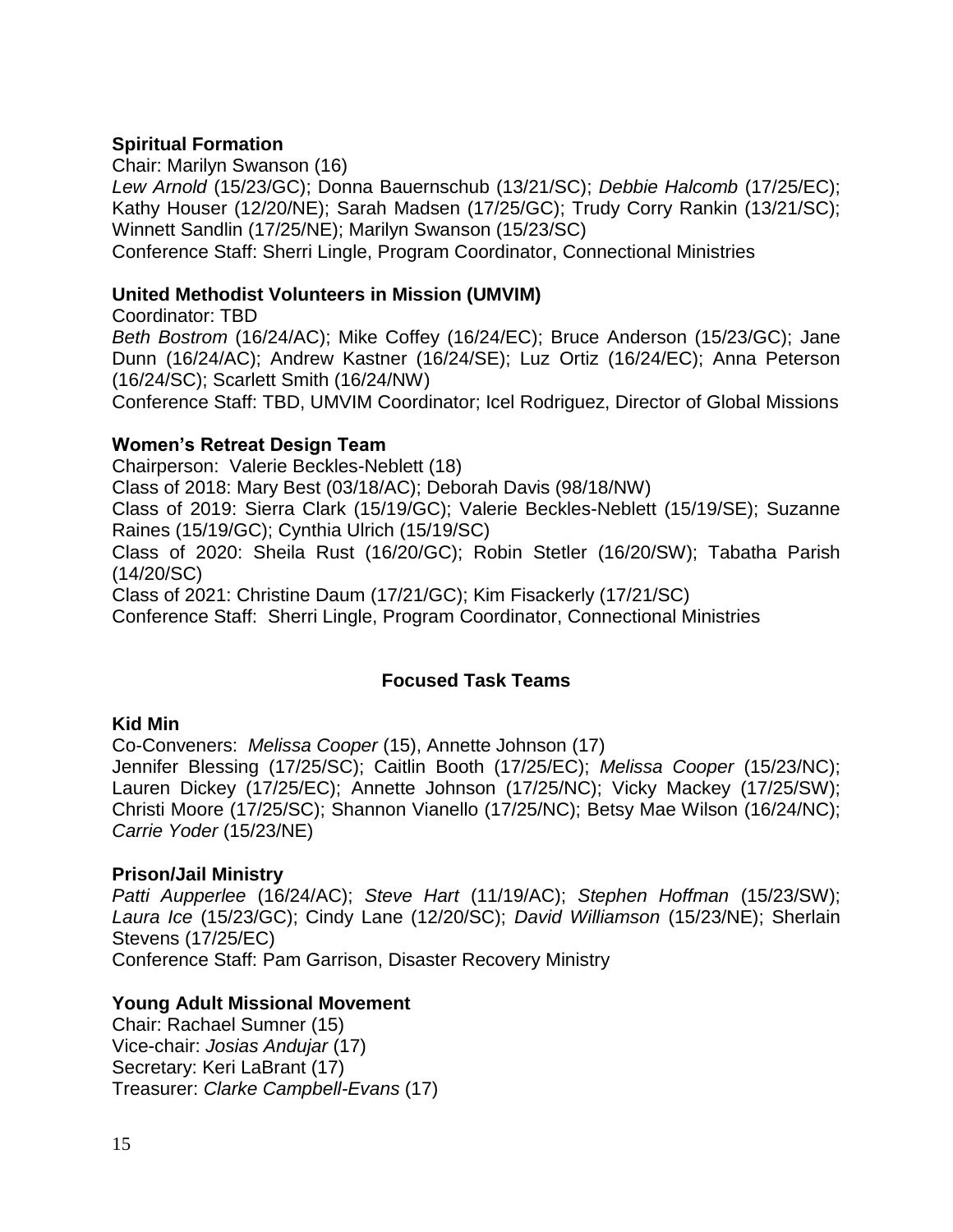*Josias Andujar* (16/24/AC); Ruth Berlus (16/24/SE); *Beth Bostrom* (16/24/AC); Letra Davis (17/25/SC); Keri LaBrant (15/23/GC); Molly McEntire (15/23/SC); Nancy Metz (15/23/SW); Tita Parham (17/25/EC); Rachael Sumner (15/23/AC)

#### **Extended Connection Leaders (Boards of Directors and Trustees of Related Institutions)**

## **Justice For Our Neighbors**

President: *Michael Rivas* Treasurer: Heidi Aspinwall *Gustavo Betancourt; Glenn Bosley-Mitchell;* Lauren Graham Sullivan*; Dawn Worden*; Edith Zewasdski-Bricker; *Vidalis Lopez* Ex officio: Director of Missional Engagement: *Clarke Campbell-Evans*; South East District Superintendent: *Cynthia Weems* Staff: *Janet Horman*

## **Trustees, Florida United Methodist Children's Home**

President/CEO: Kitwana McTyer

Chairperson: *Charles Lever* (11)

Vice Chairperson: Scott Davidson (12)

Secretary: *Linda Tice* (10)

Treasurer: Doug Krenzer (13)

Class of 2018: Kent Anderson (09); John Harre (15); Scott Davidson (12)

Class of 2019: *Linda Tice* (10); Terry and Cindy Sisco (10); Jerry Haralson (10); Doug Krenzer (13);

*Jacquie Leveron* (13); *Michael Sims* (13); Vikki Ho-Shing (13); *Jayne Rideout* (16); Margaret Ann Bunch (16); Bruce Seidner (16); Jane Snyder (16); *Rafe Vigil* (16); Sally Scott (16)

Class of 2020: *Charles Lever* (11); *Bob Laidlaw* (11); *Brian Brightly* (11); *Bo Sim* (11); *Carlos Otero* (14); *Kevin James* (14); Elsa Soderberg (17); James Meyer (17); Derrick Hittel (17)

Ex officio: Florida Area Resident Bishop: *Kenneth H. Carter, Jr*.; East Central District Superintendent: *Bob Bushong*; North West District Superintendent: *Durwood Foshee*; President/CEO, FUMCH: Kitwana McTyer

## **Board of Directors; Florida United Methodist Foundation; Inc.**

Chairperson: Julia Mercier (15)

Vice Chairperson: Robert White *(15)* 

Secretary: Beverly Judge (13)

Class of 2017: *Gustavo Betancourt* (14/SE); Daniel Hager (14/GC); Julia Mercier (08/SW); Robert Showalter (14/EC)

Class of 2018: Stephen Bell (15/GC); David Butcher (09/SC); P. J. Gardner (12/SC); *Harold Hendren* (15/NC); Beverly Judge (12EC)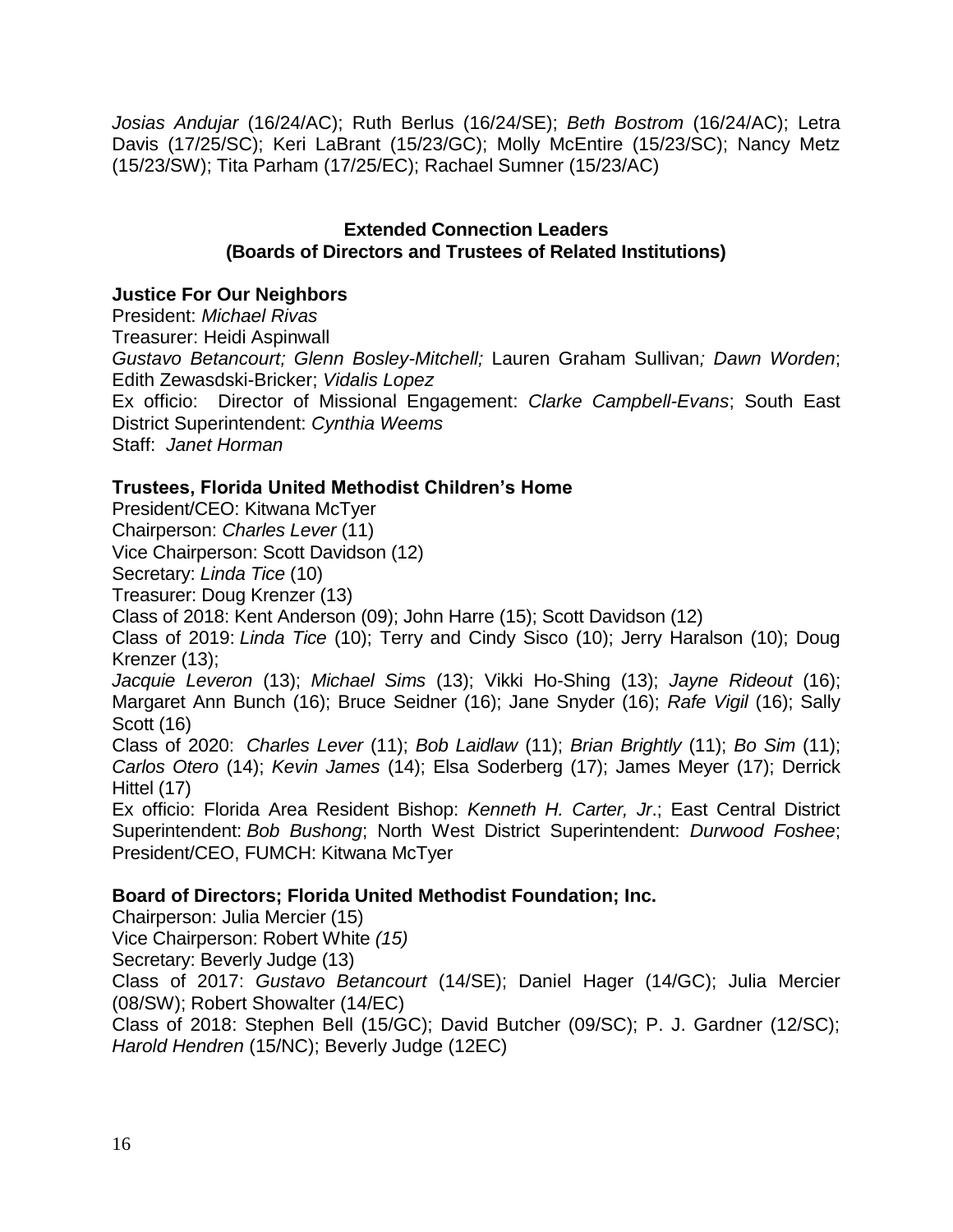Class of 2019: *Lawrence Q. Barriner, S*r. (13/NE); Markita Cooper (13/EC); Ann Eppinger Davidson (10/EC); Sherry Houston (16/NC); Phyllis Klock (16/EC); *Steve Price* (13/GC); Robert White (10/(EC); Jane M. Zody (13/NW)

Ex officio: *Kenneth Carter*, Bishop; Tony Prestipino, Conference Treasurer; *Sharon Austin*, Director of Connectional and Justice Ministries

#### **Preachers Relief Board**

Scott Davidson (16/24/EC); *Clare Watson-Chance* (16/24/NE); Patrice Peterson (16/24/NE); Tony Prestipino (16/24/SC)

## **Trustees; Florida Southern College**

President: Anne B. Kerr Chairperson: Robert L. Fryer; Jr.

Vice Chairperson: Richard T. Fulton

Secretary: Robert E. Puterbaugh

Assistant Secretary: Arthur J. Rowbotham

Treasurer: George W. Rogers

Assistant Treasurer: V. Terry Dennis

Recording Secretary: Joan M. Hillhouse

Trustees Emeriti: *Charles W. Courtoy;* James L. Ferman, Jr.; Frank H. Furman; Jr.; Selma P. Marlowe*;* E. Vane McClurg; J. Quinton Rumph; Charles W. Sahlman; T. Terrell Sessums; *John P. Simon;* George A. Snelling; Robert L. Ulrich; John V. Verner

Chairman Emeritus of the Board: T. Terrell Sessums

Advisory Trustees: Robert J. Adams; Nancy M. Cattarius; John V. D'Albora; Jr.; Ann B. Edwards; M. Clayton Hollis; Jr.; R. Fred Lewis; Joe P. Ruthven

Serving Term (2017-2021): William E. Crenshaw; W. Scott Thornton

Serving Term (2016-2020): Barney Barnett; Keith R. Berend; Sonji Coney Williams; *Bishop Robert E. Fannin*; Ann H. Hansen; Richard C. Jensen; Bernard L. Little; Jr.; Sarah D. McKay; William K. Pou, Jr.; Marjorie H. Roberts; Robert G. Stokes

Serving Term (2015 – 2019): J. Stephen Buck; Marcene H. Christoverson; Richard T. Fulton; *Rev. W. David McEntire*; Edward L. Myrick; Robert E. Puterbaugh; George W. Rogers; Arthur J. Rowbotham; Judge E.J. Salcines; Robert W. Scharar; Evett L. Simmons; Robert S. Trinkle; R. Howard Wiggs

Serving Term (2014 – 2018): Robert L. Fryer; Jr.; General Donald L. Kerrick; Maida B. Pou; John A. Rodda; David E. Rogers; Louis S. Saco; M.D.; Robert R. Sharp; Carole **Weinstein** 

Ex officio Trustees: *Bishop Kenneth Carter;* Conference Lay Leader: Paulette Monroe; Alumni President: Larry E. Stahl

## **Trustees; Bethune-Cookman University Executive Committee**

Chair: Dr. Joe Petrock First Vice Chair: Dr. Nelson L. Adams (MD) Second Vice Chair: Joyce Anne Hanks Moorehead, Esquire Third Vice Chair: *Kenneth H.Carter; Jr.*